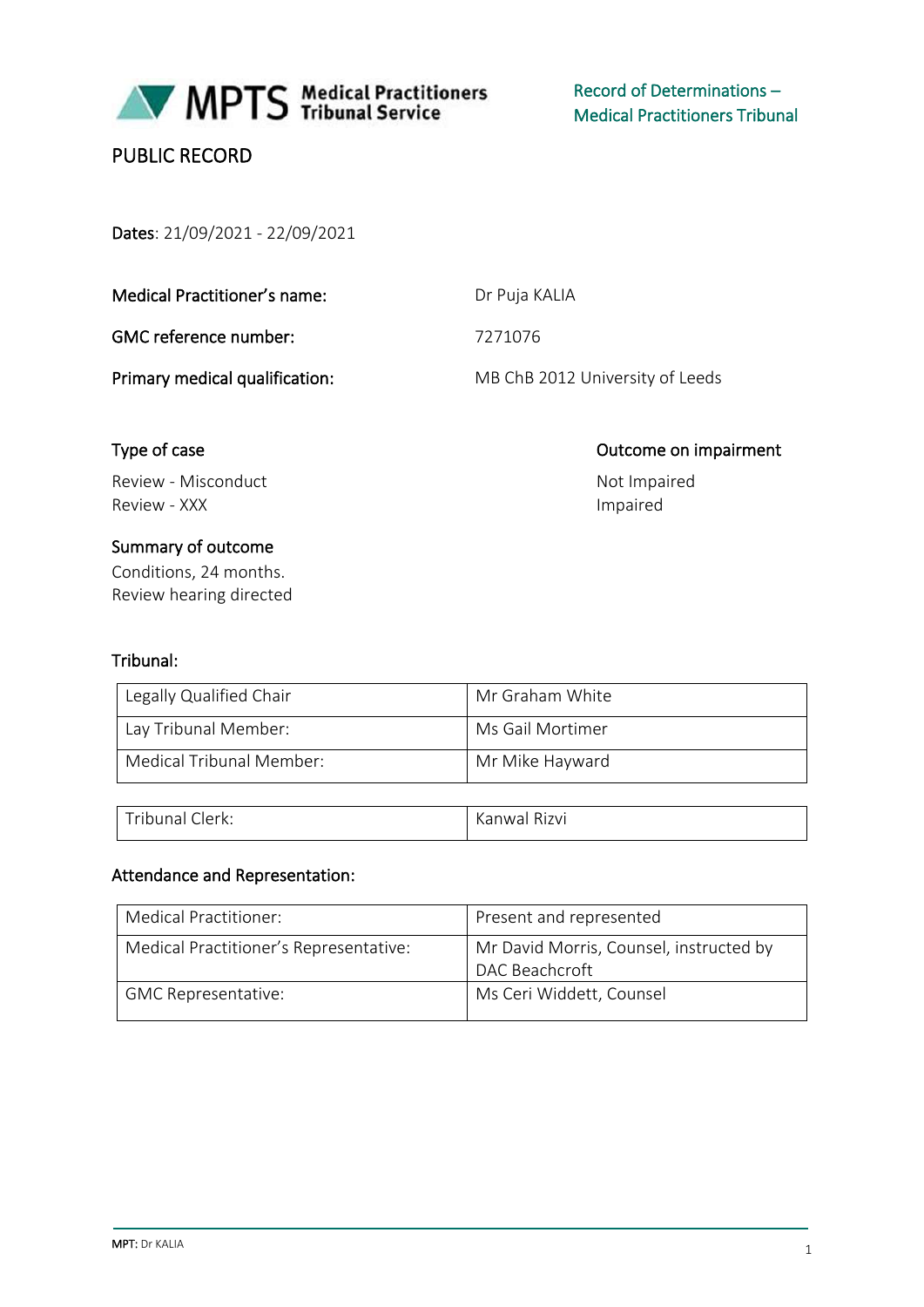## Attendance of Press / Public

In accordance with Rule 41 of the General Medical Council (Fitness to Practise) Rules 2004 the hearing was held partly in public and partly in private.

### Overarching Objective

Throughout the decision making process the tribunal has borne in mind the statutory overarching objective as set out in s1 Medical Act 1983 (the 1983 Act) to protect, promote and maintain the health, safety and well-being of the public, to promote and maintain public confidence in the medical profession, and to promote and maintain proper professional standards and conduct for members of that profession.

### Determination on Impairment - 22/09/2021

1. At this review hearing the Tribunal has to decide in accordance with Rule 22(1)(f) of the General Medical Council (GMC) (Fitness to Practise) Rules 2004, as amended ('the Rules') whether Dr Kalia's fitness to practise remains impaired by reason of her misconduct and XXX.

#### Hearing in Private

2. This determination will be read in private. However, as this case concerns Dr Kalia's misconduct a redacted version will be published at the close of the hearing with those matters relating to XXX removed.

### Background

3. Dr Kalia's case was first considered by a Medical Practitioners Tribunal in October 2019 ('the 2019 Tribunal') and then reviewed in December 2020 ('the 2020 Tribunal'). Dr Kalia qualified in 2012, and at the time of the events in question was practising as a General Practitioner ('GP') speciality trainee in year two to three ('ST2-ST3'), working between the Royal Surrey County Hospital, Guildford and St Luke's Surgery, Guildford where she remained until July 2018.

### 2019

4. The facts admitted and found proved at Dr Kalia's substantive hearing in October 2019 (the 2019 Tribunal) can be summarised as follows: between January 2016 and June 2018, on approximately 8 occasions, Dr Kalia informed her education supervisor that she had sat and passed her Applied Knowledge Test ('AKT'), when she knew that she had not.

5. On 26 April 2018, Dr Kalia forwarded an email dated 17 February 2016 to her educational supervisor which she purported to be from the Royal College of General Practitioners ('RCGP'). The email showed that Dr Kalia had passed the AKT. Dr Kalia knew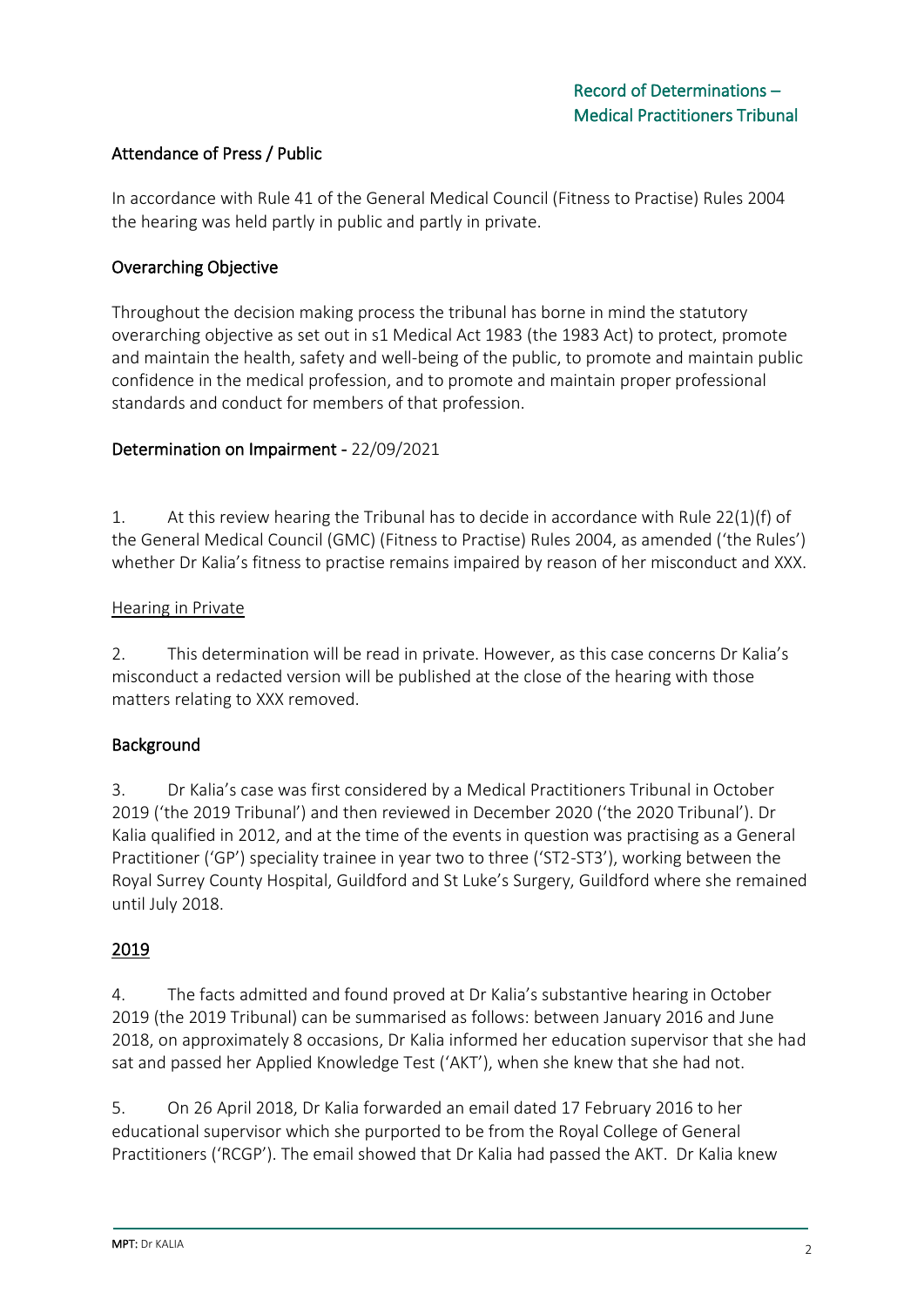that the email had not been composed and sent to her by the RCGP, and that she had constructed the email herself and included information in it that she knew to be untrue.

6. On 3 separate occasions in October 2015, December 2015 and August 2018, Dr Kalia informed her educational supervisor that she had applied to join NHS England's National Performers List ('NPL'). At the time Dr Kalia knew that she had not submitted an application to join the NPL and that she was working as a GP in training whilst not being on the NPL.

7. Dr Kalia self-referred to the GMC on 9 July 2018 stating that she had failed to meet the deadline for the AKT and had lied to her educational supervisor about it. Dr Kalia also admitted that she had 'constructed' an email from the RCGP.

8. On 7 August 2018 Dr Kalia submitted a completed and authorised Out of Hours record ('OOH') to her educational supervisor for work carried out on 18 November 2017 and 10 February 2018 respectively. Dr Kalia knew that she had not undertaken any OOH work on either of the dates stated and had created the falsified OOH record herself.

# 9. XXX

10. At the subsequent MPT hearing held in October 2019, Dr Kalia admitted to the entirety of the Allegation at the outset of proceedings.

# Misconduct and Impairment

11. The 2019 Tribunal noted that Dr Kalia had told a number of lies about her progress regarding her AKT to her educational supervisor. It further noted that Dr Kalia had created an email which she purported to be from the RCGP, showing that she had passed her AKT when she knew that she had created the email herself and that its content was untrue. The 2019 Tribunal considered that Dr Kalia's actions amounted to deliberate forgery, which included inventing the results of her exam and constructing an email from the exam board and an email from herself to the exam board requesting her results. The 2019 Tribunal considered that Dr Kalia's conduct, and behaviour amounted to serious professional misconduct.

12. The 2019 Tribunal considered that there was insufficient evidence of remediation on Dr Kalia's part. It concluded that Dr Kalia had not developed a satisfactory level of insight and therefore a risk of repetition remained. It determined that Dr Kalia's fitness to practise was impaired by reason of misconduct.

# XXX and Impairment

# 13. XXX.

14. The 2019 Tribunal therefore determined that Dr Kalia's fitness to practise was impaired by reason of XXX.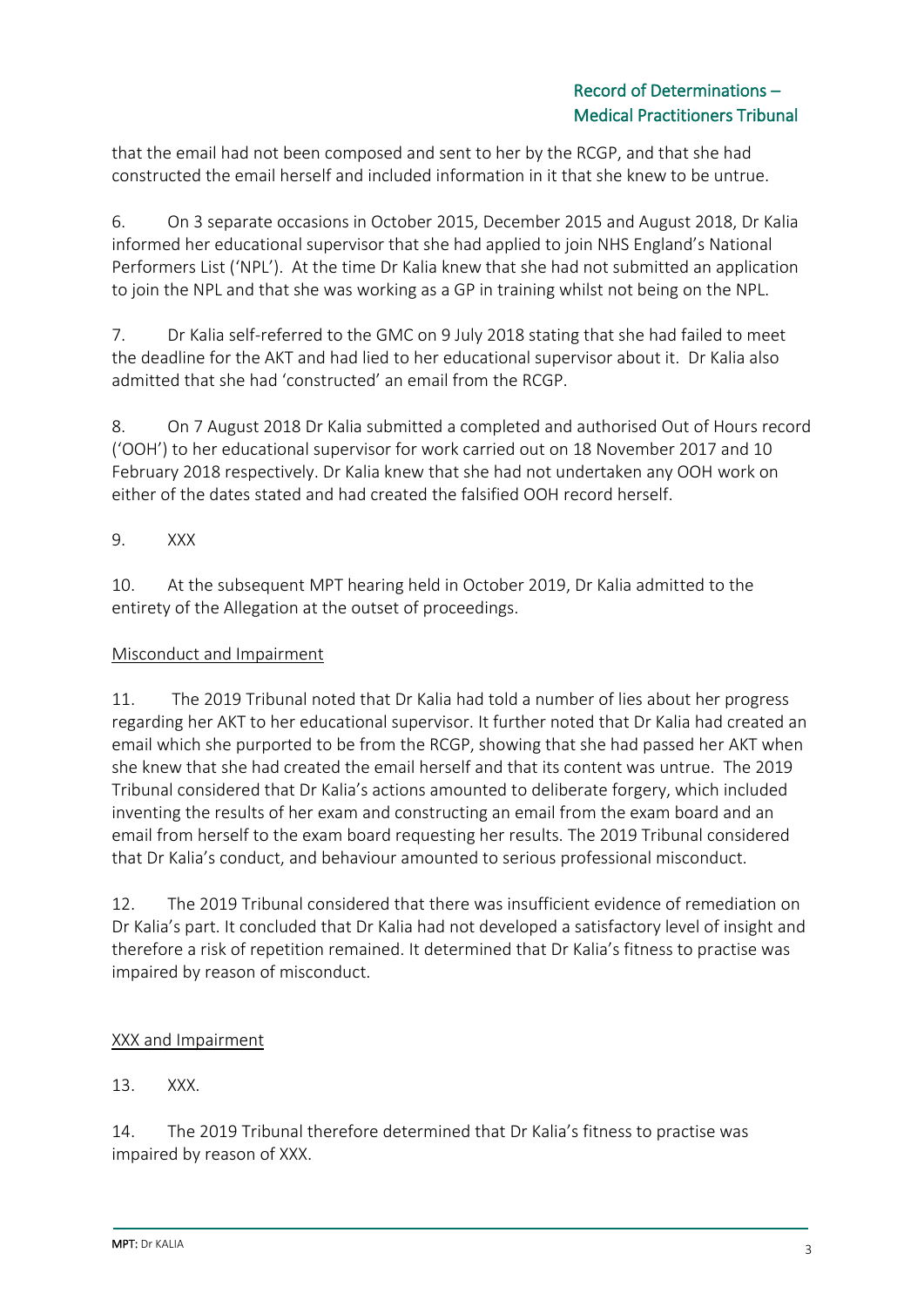### Sanction

15. The 2019 Tribunal determined to suspend Dr Kalia for a period of 12 months. It was of the view that Dr Kalia would need this period of time to XXX and then develop her insight and provide evidence of remediation. The Tribunal determined that a period of 12 months was necessary in order to send a strong signal to the profession about the seriousness of Dr Kalia's misconduct.

## 2020

### Misconduct and Impairment

16. Dr Kalia's case was reviewed by a Tribunal in December 2020 (The 2020 Tribunal).

17. The 2020 Tribunal acknowledged the amount of personal reflection and CPD that Dr Kalia had undertaken since the 2019 hearing. It considered that Dr Kalia had used her time whilst suspended to develop her insight into her misconduct. However, the Tribunal noted that in her reflective statements, Dr Kalia had focused primarily on her understanding and her responses and had done rather less work on considering the impact of her actions on others.

18. The 2020 Tribunal considered that Dr Kalia had not sufficiently demonstrated that she fully understood the risk to patient care and public confidence in the profession were she to repeat her dishonest behaviour. It therefore determined that Dr Kalia's fitness to practise remained impaired by reason of misconduct.

### XXX and Impairment

19. XXX.

### Sanction

20. The 2020 Tribunal concluded that it was appropriate, necessary and proportionate to impose conditions on Dr Kalia's registration for a period of 12 months. It found that this would allow Dr Kalia to return to work on an incremental basis and to test the skills she had developed to deal with any stress at work. It also recognised that this would tie in with the suggestion of Dr F, XXX.

21. The Tribunal determined to direct a review of Dr Kalia's case. A review hearing was to convene shortly before the end of the period of conditional registration, unless an early review were sought. The Tribunal stated that at the review hearing, the onus would be on Dr Kalia to provide evidence as to how she has demonstrated insight. It suggested that the reviewing Tribunal might be assisted if Dr Kalia provided: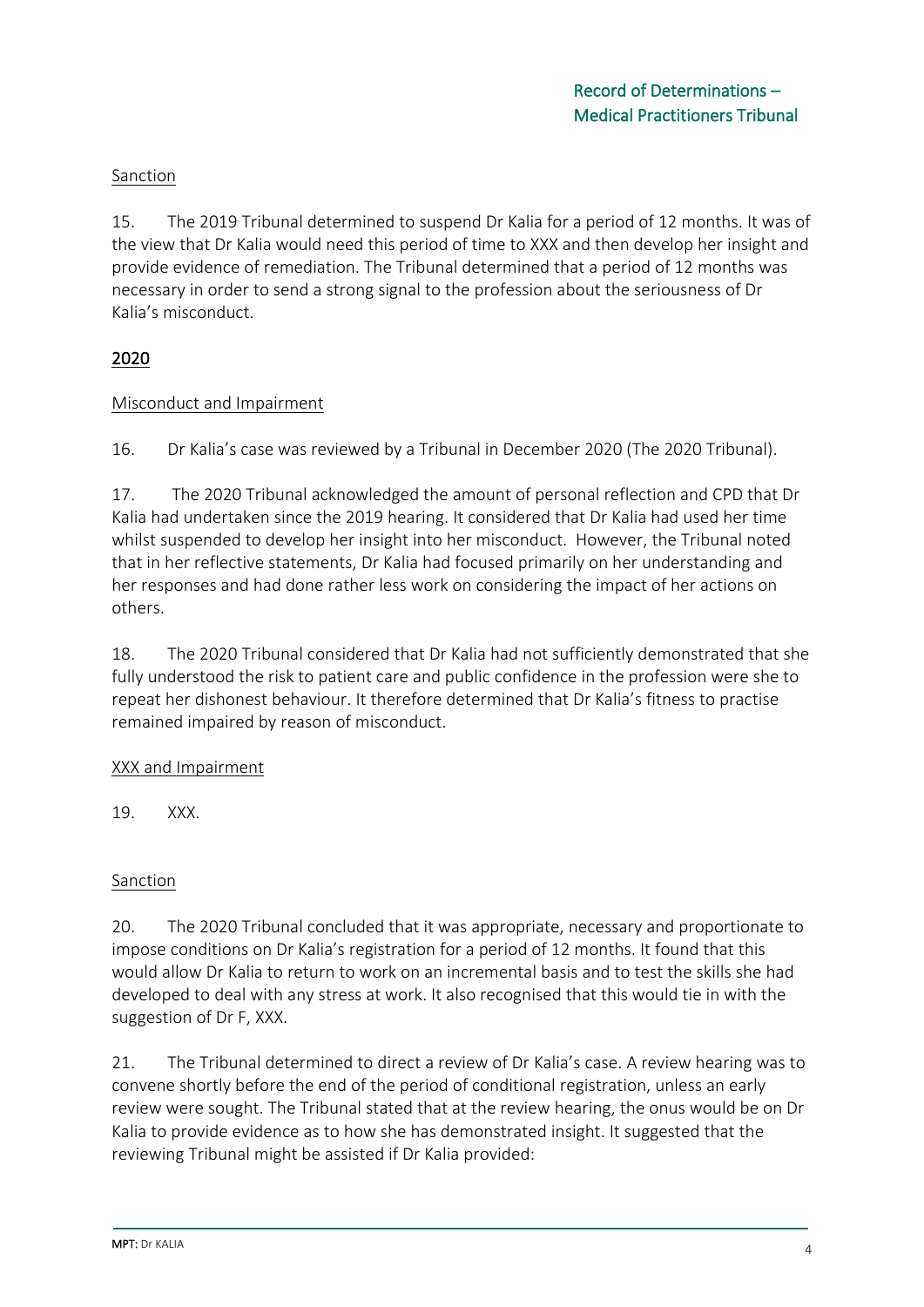- Evidence of further development of insight and understanding around the impact of the issues of dishonesty on patients and the reputation of the profession;
- XXX; and
- Further reflective pieces regarding her progress throughout the year.

### Today's review hearing

#### The Evidence

22. The Tribunal has taken into account all the evidence adduced during this review hearing as summarised below.

On behalf of the GMC:

- Record of Determination of the MPT Hearing, dated 17-29 October 2019 and MPT Review hearing, dated 3 November 2020 & 22 December 2020;
- Correspondence between GMC and Dr Kalia, dated between 4 February 29 June 2021;
- Correspondence between DAC Beachcroft and GMC, dated 15 June 2021; and
- $\bullet$  XXX.

23. The Tribunal received a number of documents in support of Dr Kalia, which included but was not limited to:

- Dr Kalia's letter to her former colleagues 31 August 2020;
- Report of Dr F 14 December 2020;
- Report of Dr F 30 August 2021;
- Report of Dr H 13 August 2021;
- Testimonials, dated between 14 24 August 2021;
- Dr Kalia's Reflections, dated between April-September 2021;
- Reading List 2021; and
- CPD Documents.
- 24. The Tribunal also heard evidence on affirmation from Dr Kalia.

#### Submissions

25. On behalf of the GMC, Ms Widdett submitted that Dr Kalia's fitness to practise remains impaired by reason of both her misconduct and XXX.

26. Ms Widdett submitted that whilst Dr Kalia has continued to progress well on her journey in terms of developing insight and remediation, she still has a little way to go.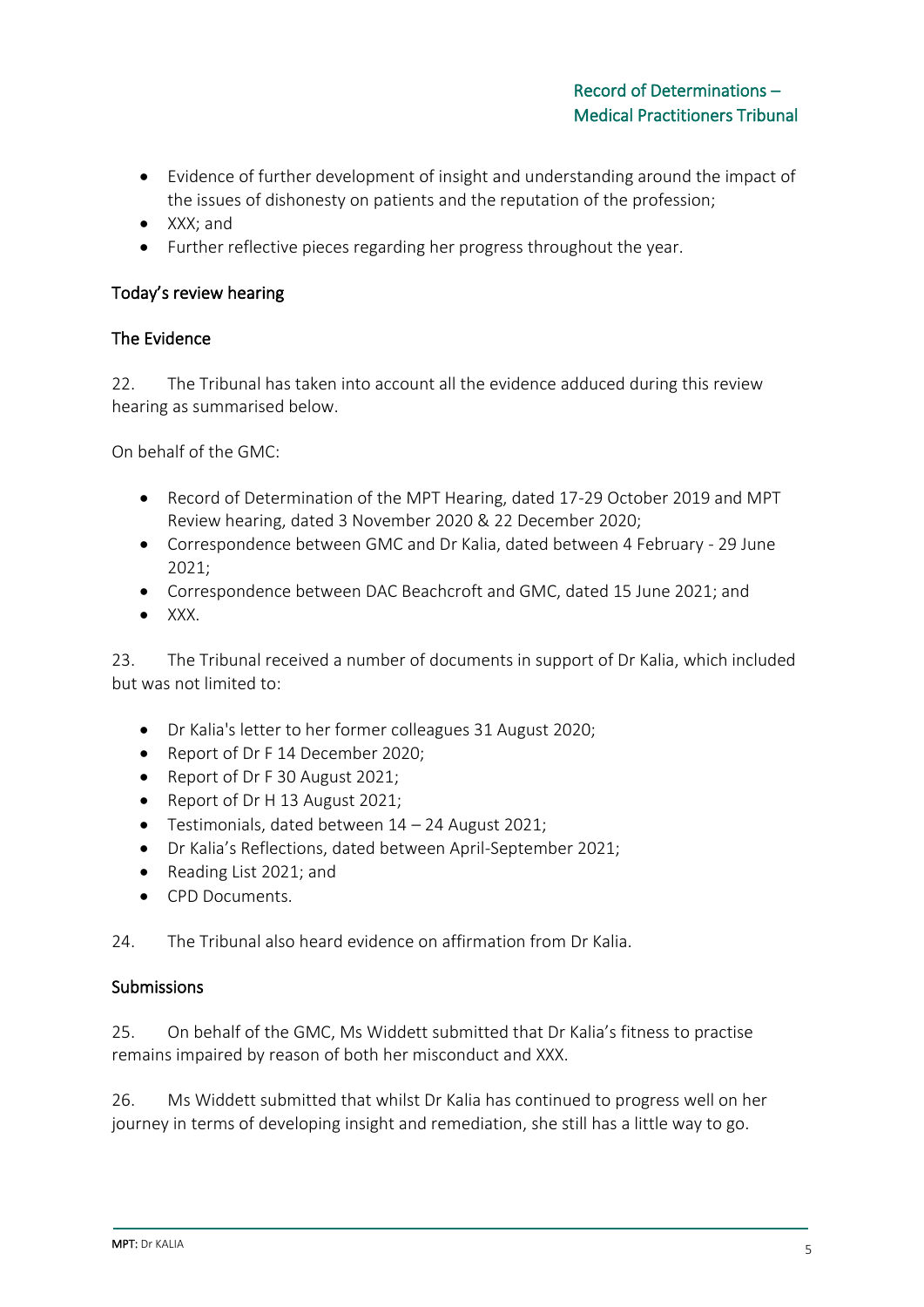27. Ms Widdett submitted that the 2020 Tribunal allowed Dr Kalia to return to work on an incremental basis and to test the skills she has developed to deal with any stress at work. The 2020 Tribunal also recognised that this would tie in with the suggestion of Dr F, XXX. She stated that this would be in Dr Kalia's best interest but also in the interest of the wider public.

28. XXX.

29. XXX.

30. XXX.

31. In terms of Misconduct, Mr Morris submitted that the 2020 MPT accepted that Dr Kalia had shown some insight and understanding on this point. By way of example, her August 2020 letter of apology to her former clinical colleagues at St Luke's Practice where she recognised how she had let them down '*so badly*' and that '*she had put the trust and respect of our profession at risk and that I lied to you when you did nothing but support me*.'

32. Mr Morris submitted that Dr Kalia has now fully recognised the impact of her dishonesty on others and the risks it posed to patient care and safety and public confidence in the profession as evident in her series of recent reflections.

33. Mr Morris concluded that Dr Kalia has now achieved the missing final element of insight and remediation identified by the 2020 MPT and therefore, Dr Kalia's fitness to practise is no longer impaired by reason of misconduct.

# The Relevant Legal Principles

34. The Tribunal reminded itself that the decision of impairment is a matter for the Tribunal's judgement alone. As noted above, the previous Tribunal set out the matters that a future Tribunal may be assisted by. This Tribunal is aware that it is for the doctor to satisfy it that she would be safe to return to unrestricted practise.

35. This Tribunal must determine whether Dr Kalia's fitness to practise is impaired today, taking into account Dr Kalia's conduct at the time of the events and any relevant factors since then such as whether the matters are remediable, have been remedied and if there is any likelihood of repetition.

# The Tribunal's Determination on Impairment

### Misconduct

36. Dr Kalia in her evidence to the Tribunal detailed the efforts she had made since her review hearing to reflect upon and remedy the misconduct found by the 2019 Tribunal and the steps that she had taken XXX.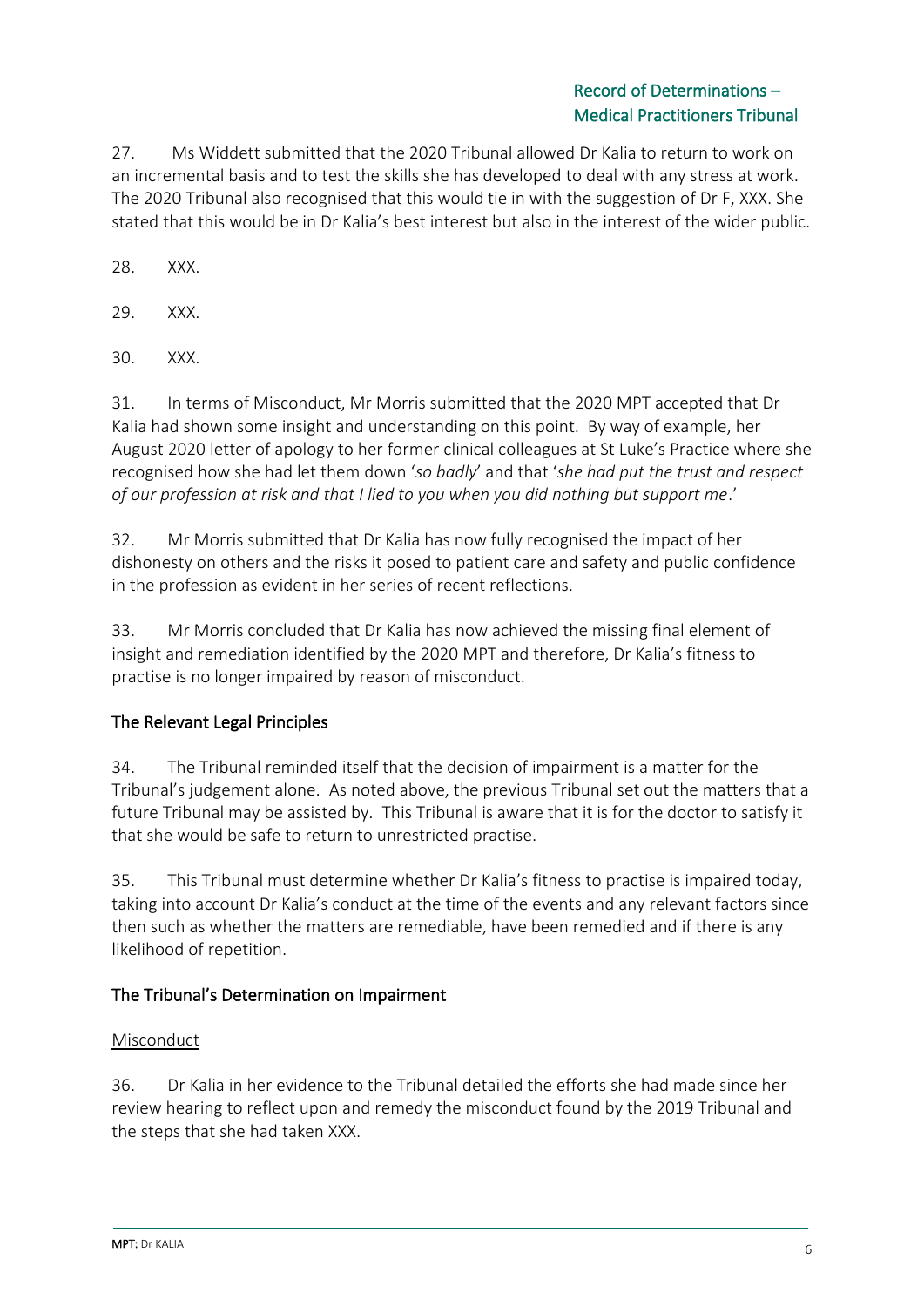37. The Tribunal took into consideration Dr Kalia's comments in her reflective statement regarding her insight in particular:

In her 15 June Reflection:

*'I reflected deeply on how my actions have led to a lack of trust from patients in the profession and how this then has a knock-on effect on patient care i.e. patients not having the trust in their doctor to speak to them openly about their problems and the doctor then missing key information which could impact on their healthcare…'*

In her 24th August 2021 Reflection:

*'I have recently completed some online modules on insight and how to ensure a similar mistake or misconduct will not be repeated in the future, having already completed the faceto-face course last year which focussed on probity and ethics. These courses were helpful as they provided an ongoing reminder of the importance of insight when practising as a doctor or any other health care professional. I have come to understand with more clarity how a clinician is expected to have a good level of insight at all times in order to understand their actions and conduct, …'*

In her 1 September 2021 Reflection:

*'Initially I could not see the impact of my actions and behaviour on patients, the profession and wider public as it seemed XXX extreme guilt and shame had really consumed me. It took a great deal XXX so that I could really take note of the impact of my serious misconduct and dishonest behaviour…'* 

*'Forging out-of-hours documents when I had not completed the training meant that colleagues, patients and the public may have felt I was sufficiently qualified in this area as a trainee GP when actually I had limited exposure and training. I could have been asked to see patients out-of-hours when I did not have the necessary training, which could have impacted patient care. I am especially appalled by this behaviour and can see why the public and the profession would lose trust in how other forms of communication maybe inaccurate and false and consequently not want to trust me with their health and care.'*

38. The Tribunal determined that Dr Kalia had shown a recognition and understanding of how her actions had impacted upon her colleagues, patients, and the profession as a whole, to which the previous Tribunal determined she had not paid attention.

39. The Tribunal was satisfied, in the light of all the evidence before it particularly her reflective statements, parts of which are set out above, that Dr Kalia has sufficient insight into her misconduct and that it had now been remedied. The Tribunal was of the view that it was highly unlikely to be repeated. There was no evidence before the Tribunal that there had been any repetition. The Tribunal therefore found that Dr Kalia's fitness to practise is no longer impaired by reason of misconduct.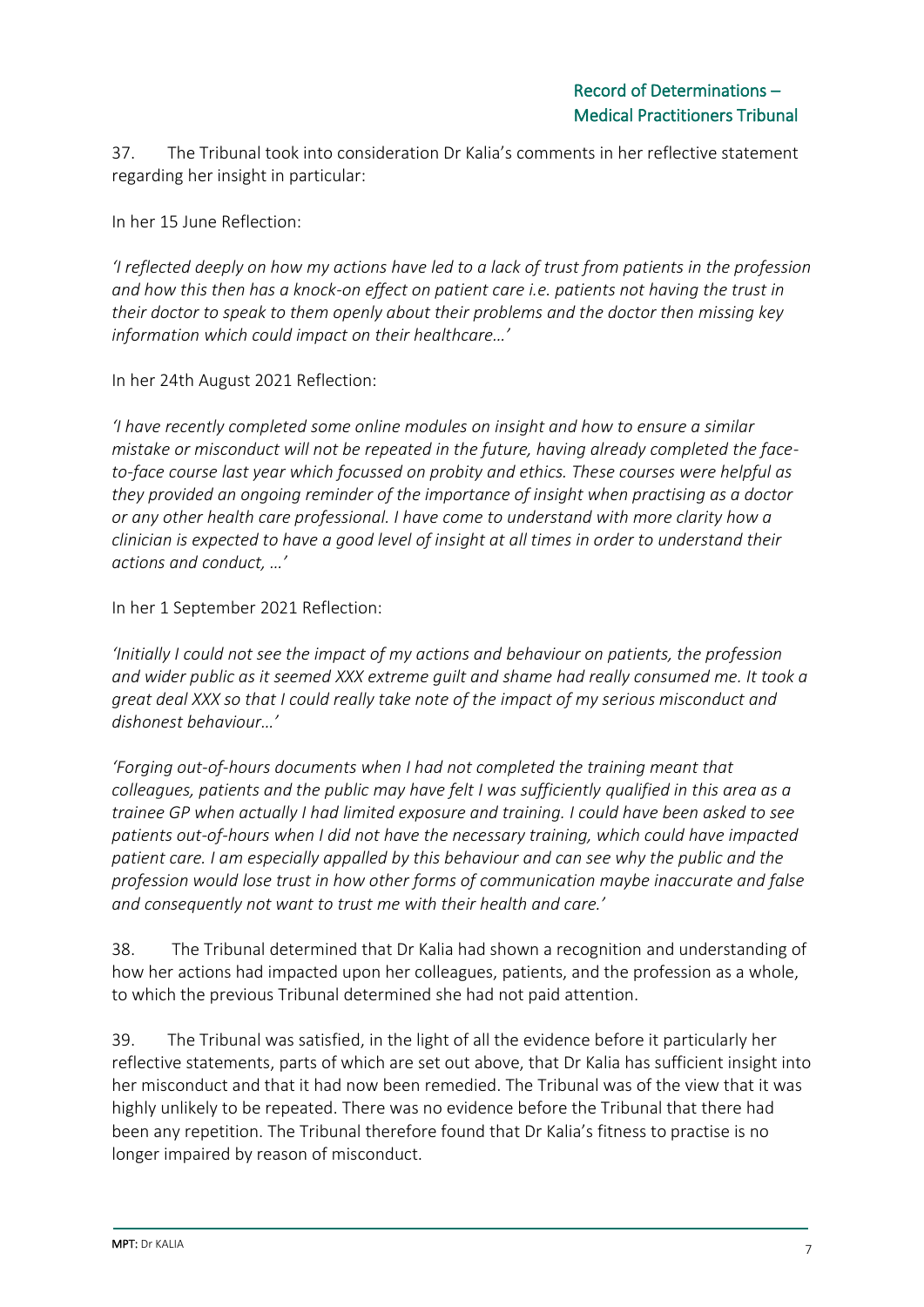XXX

40. The Tribunal accepted the submissions of both Counsel that Dr Kalia is currently impaired on the grounds of XXX.

41. The Tribunal considered that XXX she has not been in a clinically demanding environment for some time having last practised as a Doctor over 3 years ago.

42. XXX

43. Accordingly, the Tribunal concluded that the public interest required there to be some formal restriction in place on Dr Kalia's practice.

44. The Tribunal therefore determined that Dr Kalia's fitness to practise remains impaired by reason of XXX.

# Determination on Sanction - 22/09/2021

1. Having determined that Dr Kalia's fitness to practise is impaired by reason of XXX, the Tribunal now has to decide in accordance with Rule  $17(2)(n)$  of the Rules on the appropriate sanction, if any, to impose.

### Hearing in Private

2. The determination will be announced in private, XXX. However, a redacted version of this determination will be published at the conclusion of the hearing.

# The Evidence

3. No further evidence was adduced at this stage of the proceedings.

### Submissions

4. On behalf of the GMC, Ms Widdett submitted that the imposition of conditions on Dr Kalia's registration would be appropriate, proportionate and measurable in this case.

5. Ms Widdett reminded the Tribunal that its decision on sanction is a matter for it exercising its own judgement. She stated that the Tribunal should have regard to the general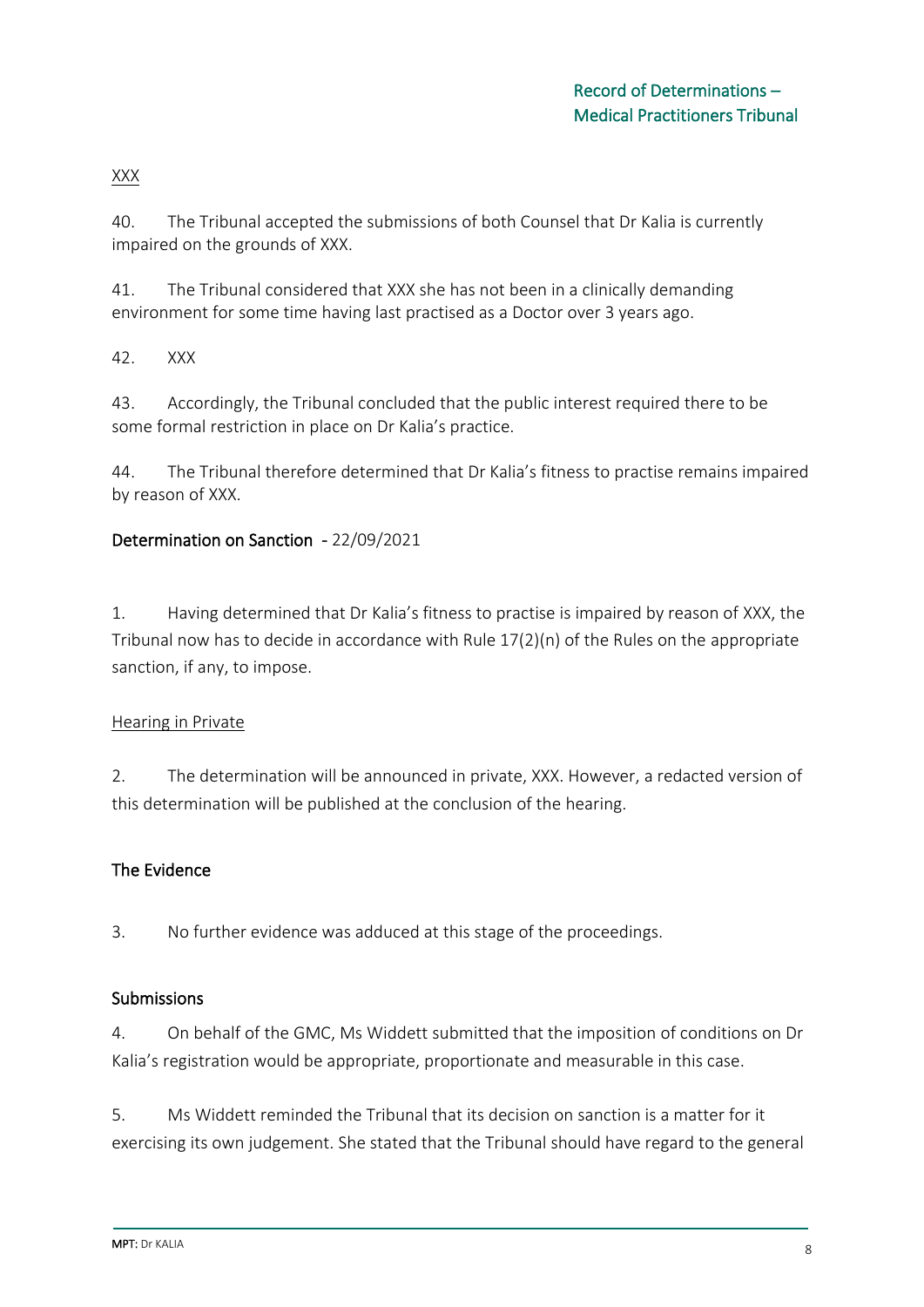principles of sanctions as set out in the Sanctions Guidance November 2020 ('the SG'), and in particular the need to promote and maintain public confidence in the profession and to promote and maintain proper professional standards and conduct for members of the profession.

6. Ms Widdett referred the Tribunal to Dr E's recommendation XXX to allow for a phased return to clinical work.

7. She reminded the Tribunal that Dr Kalia has not been in practice for 3 years XXX.

8. On behalf of Dr Kalia, Mr Morris submitted the appropriate sanction in this case would be conditions.

9. Mr Morris explained to the Tribunal that due to Dr Kalia having been unable to work, she has lost her national training number and therefore would have to reapply in order to join the GP training programme starting again at year 1. He stated that Dr Kalia has been unable to find a placement in a GP practice to obtain a Certification of Readiness to Enter Specialty Training (CREST) as she is not on the performers list and is not in GP training.

10. Mr Morris informed the Tribunal that Dr Kalia has been offered a 6-month post in the Emergency Medicine department at East Surrey Hospital and that would assist her to complete her CREST competencies.

11. Dr Kalia has found Condition 8, which confines her work to a GP setting, impossible to comply with. Mr Morris suggested that Dr Kalia be allowed to work in a hospital setting under supervision. He submitted that a variation of that condition would allow Dr Kalia to take on the position that she has now been offered.

12. Mr Morris submitted that condition 10 limited Dr Kalia to 4 sessions per week which does not give enough clinical time and experience to complete her CREST competencies. He invited the Tribunal to remove this restriction entirely XXX.

13. In relation to condition 12, Mr Morris submitted that it prevents Dr Kalia from working on a fixed term contract which is the very nature of the contract that has been offered to her. He invited the Tribunal to remove this restriction.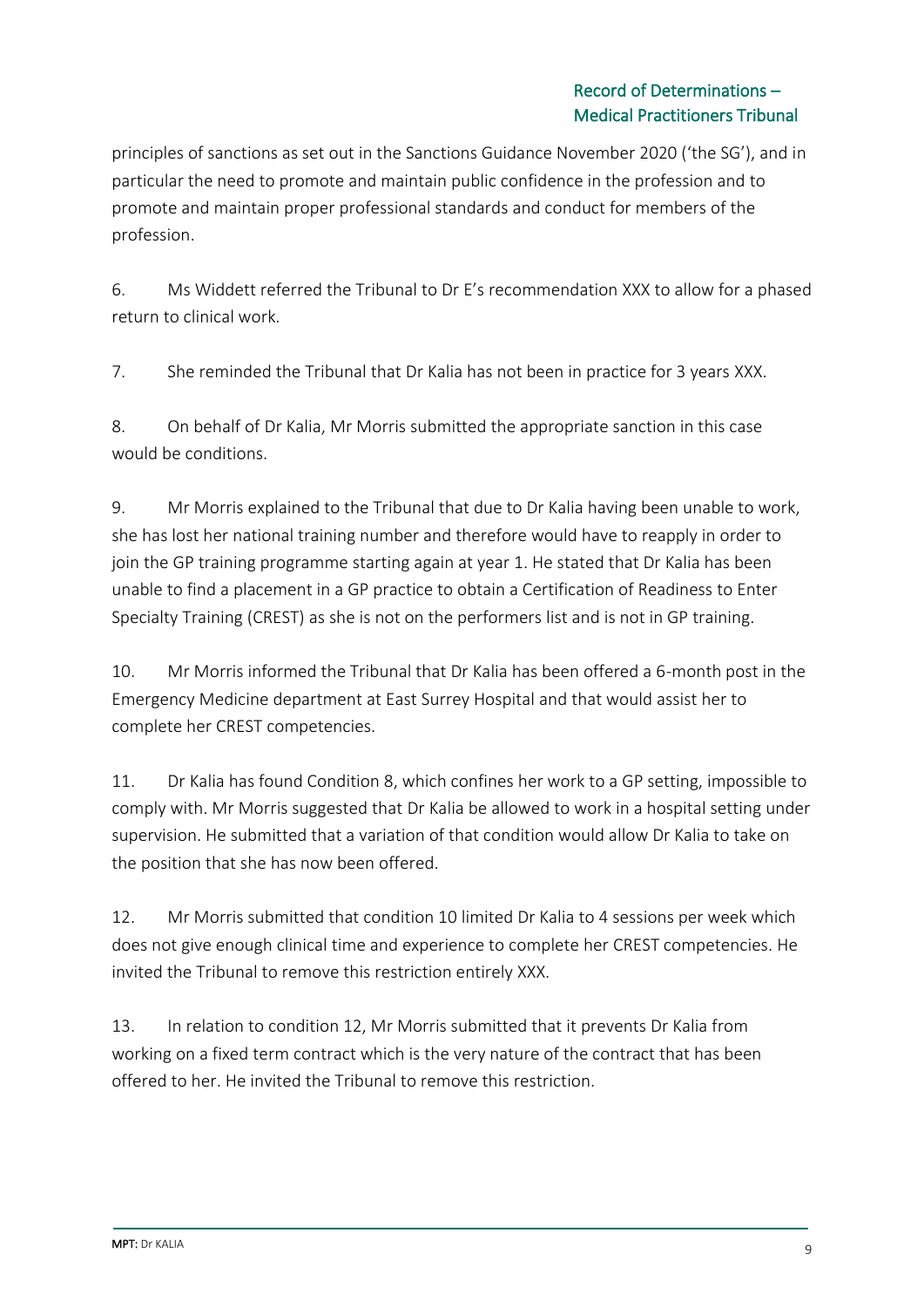14. Mr Morris informed the Tribunal that Dr Kalia's current conditions are set to expire in December this year. He stated that Dr Kalia accepted that it was unrealistic to seek to return to work before XXX February 2022. She anticipated a return in April/May 2022. He submitted that she recognised that she needs to be under formal supervision to allow assessment of her ability to respond to working in a challenging clinical environment.

15. Mr Morris submitted that it would be appropriate for the current conditions with the proposed amendments to be extended for a period of 15 months. In response to questions from the Tribunal, Mr Morris agreed that the current conditions 9 and 12b and c might also cause unnecessary restriction and that XXX these restrictions were unnecessary. Ms Widdett, on behalf of the GMC, confirmed that there was no objection to these variations.

## Legal advice on Sanction

16. The decision as to the appropriate sanction, if any, to impose in this case is a matter for the Tribunal exercising its own judgement. In reaching its decision, the Tribunal has taken the SG into account and borne in mind the over-arching objective.

17. The Tribunal reminded itself that the main reason for imposing any sanction is to protect the public and that sanctions are not imposed to punish or discipline doctors, even though they may have a punitive effect. Throughout its deliberations, the Tribunal has applied the principle of proportionality, balancing Dr Kalia's interests with the public interest.

18. Finally, a balancing exercise of mitigating and aggravating features must be considered first, before working through the potential sanctions in ascending order, starting with the least severe.

### The Tribunal's Determination on Sanction

19. The Tribunal considered the issue of the aggravating and mitigating factors in this case.

20. The Tribunal agreed with both Counsel that there were no aggravating factors in this case.

21. The Tribunal identified the following mitigating factors: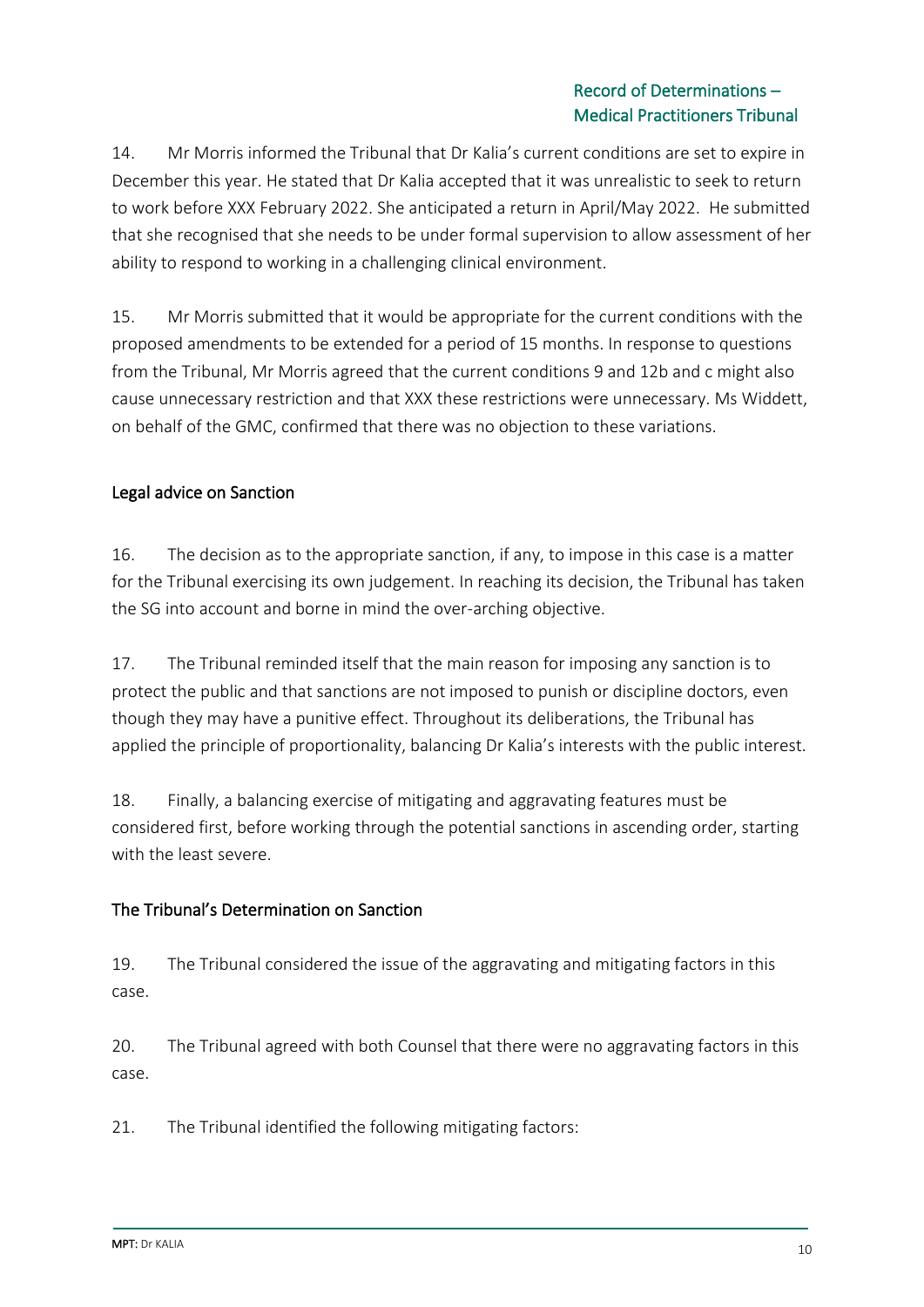- XXX;
- XXX;
- She had attempted to keep her medical knowledge and skills up to date with online courses and performing audit work in a GP practice; and
- XXX.

22. In coming to its decision as to the appropriate sanction, if any, to impose in Dr Kalia's case, the Tribunal first considered whether to conclude the case by taking no action.

## No action

23. The Tribunal determined that in view of the nature of the Tribunal's findings on impairment, it would be neither sufficient, proportionate nor in the public interest, to conclude this case by taking no action. It considered that there were no exceptional circumstances in this case to warrant such a course.

## **Conditions**

24. The Tribunal next considered whether it would be sufficient to impose conditions on Dr Kalia's registration. The Tribunal took account of relevant paragraphs of the SG. It also noted examples of when conditions may be appropriate and workable, including demonstrating insight. It noted that conditions may also be appropriate where a Tribunal is satisfied that the doctor will comply with them and has the potential to respond positively to their work being supervised.

25. The Tribunal took into account that Dr Kalia has complied with the conditions thus far XXX.

26. In view of the above, the Tribunal concluded that a period of conditional registration would allow Dr Kalia to continue to work towards completing her journey professionally, and to be able to demonstrate, with objective evidence, that she is able to work in a clinically stressful environment, whilst providing the necessary safeguards to ensure patient safety and public protection.

27. The Tribunal concluded that Dr Kalia's circumstances have improved XXX and therefore a period of suspension would not be appropriate or proportionate in this case.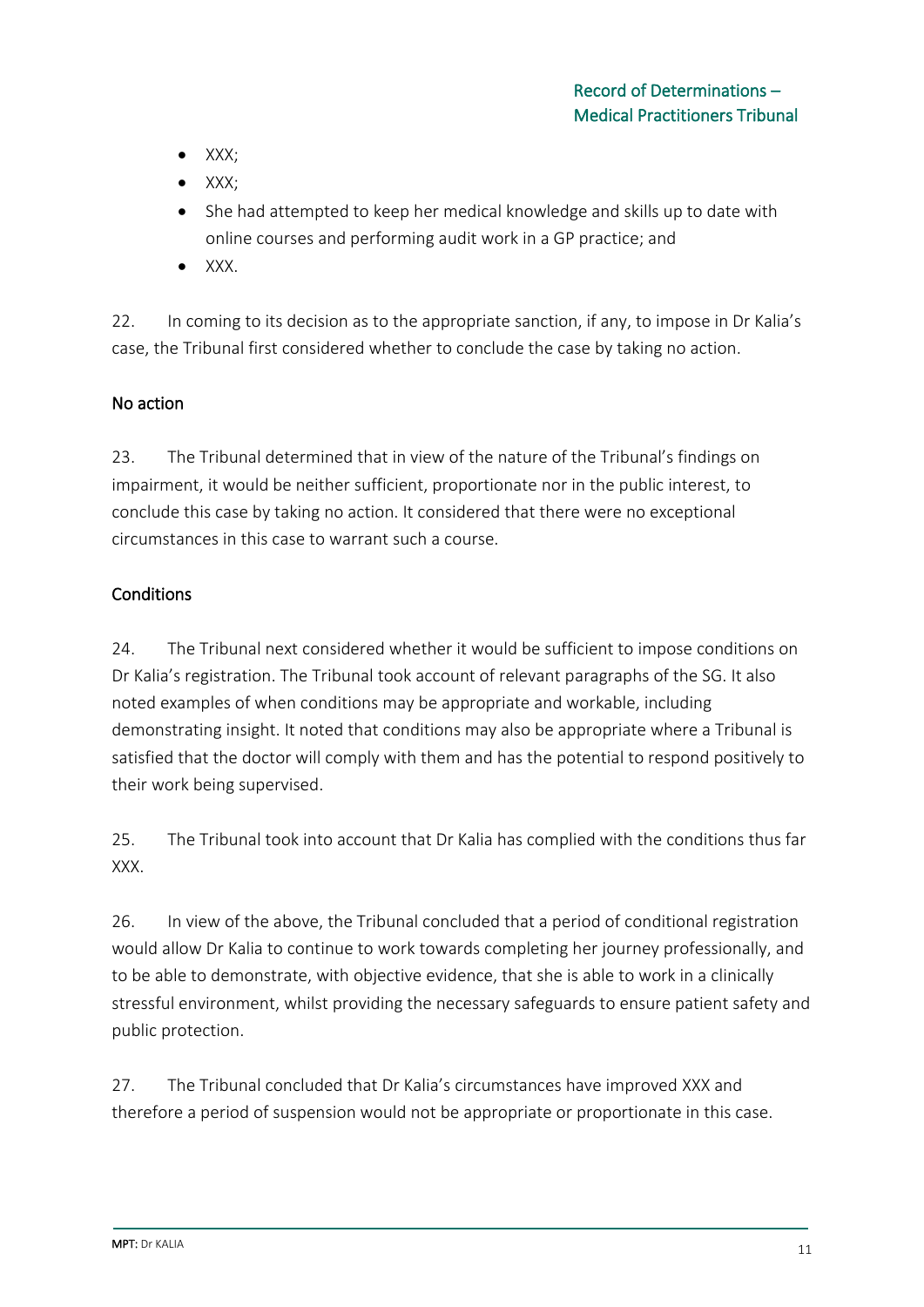28. The Tribunal therefore determined to extend the current period of conditional registration upon Dr Kalia's registration for a period of 24 months which will be published. The following conditions will be placed on her registration and will take effect 28 days from when written notice of this determination has been served upon Dr Kalia, unless an appeal is made in the interim. If an appeal is made, the current order of conditions will remain in force until the appeal has concluded.

1. She must personally ensure the GMC is notified of the following information within seven calendar days of the date these conditions become effective:

- a the details of her current post, including:
	- i her job title
	- ii her job location
	- iii her responsible officer (or their nominated deputy)

b the contact details of her employer and any contracting body, including her direct line manager

- c any organisation where she has practising privileges and/or admitting rights
- d any training programmes she is in
- e of the organisation on whose medical performers list she is included.
- 2. She must personally ensure the GMC is notified:
- a of any post she accepts, before starting it

b that all relevant people have been notified of her conditions, in accordance with condition 12

c if any formal disciplinary proceedings against her are started by her employer and/or contracting body, within seven calendar days of being formally notified of such proceedings

d if any of her posts, practising privileges, or admitting rights have been suspended or terminated by her employer before the agreed date within seven calendar days of being notified of the termination

e if she applies for a post outside the UK.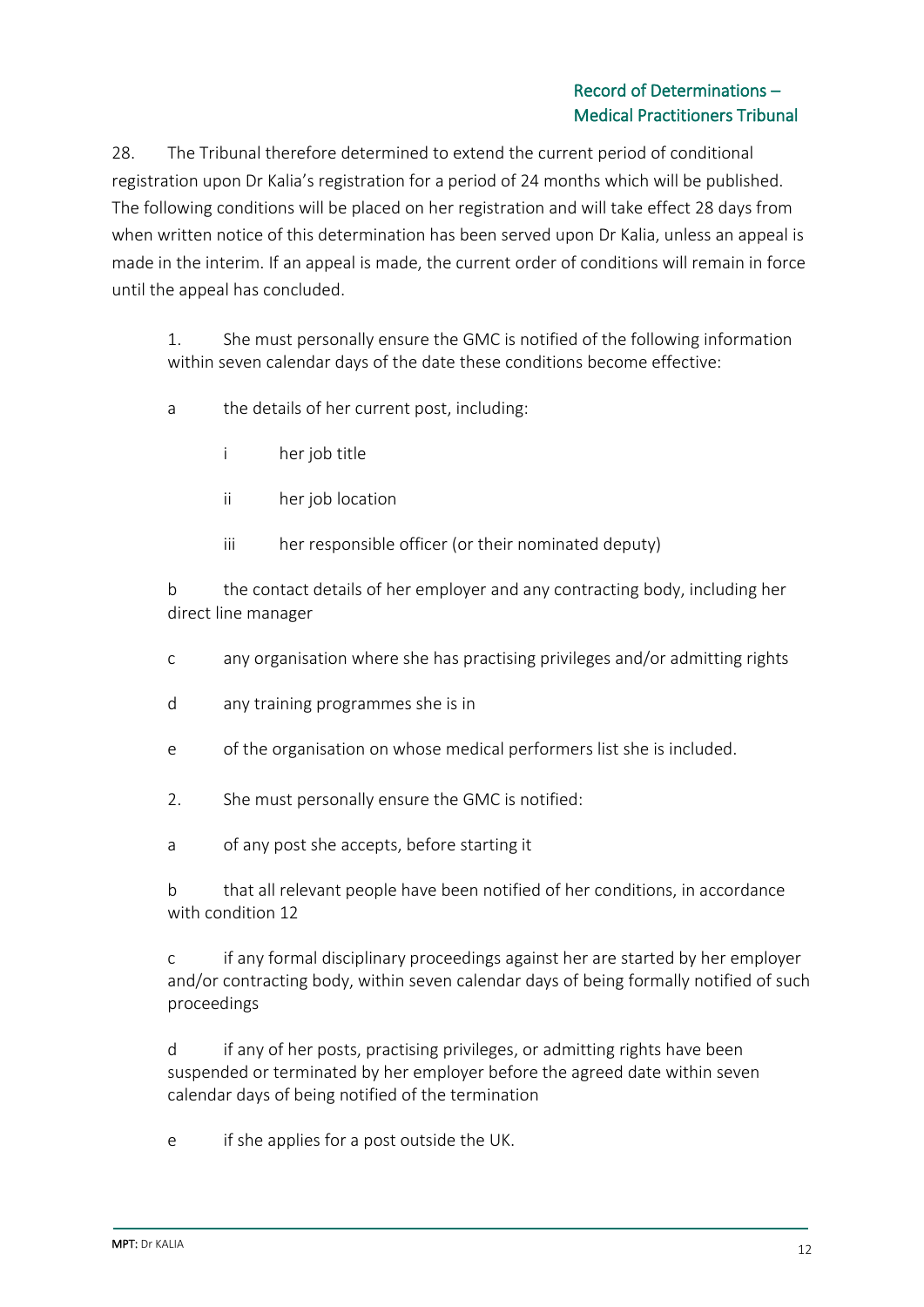3. She must allow the GMC to exchange information with any person involved in monitoring her compliance with her conditions.

4. a She must have a workplace reporter appointed by her responsible officer (or their nominated deputy).

b She must not work until:

i her responsible officer (or their nominated deputy) has appointed her workplace reporter

ii she has personally ensured that the GMC has been notified of the name and contact details of her workplace reporter.

5. a She must have an educational supervisor appointed by her responsible officer (or their nominated deputy)

b She must not work until:

i her responsible officer (or their nominated deputy) has appointed her educational supervisor

ii she has personally ensured that the GMC has been notified of the name and contact details of her educational supervisor.

6. a She must get the approval of her GMC Adviser before accepting any post.

b She must keep her professional commitments under review and limit her work if her GMC Adviser tells her to.

c She must stop work immediately if her GMC Adviser tells her to and must get the approval of her GMC Adviser before returning to work.

7. She must get the approval of the GMC before working in a non-NHS post or setting.

8. She must only work either:

a in a group practice setting where there is a minimum of two GP partners or employed GPs (excluding herself). The GPs must be partners or permanently employed GPs who are on the GP register (this excludes locum staff). or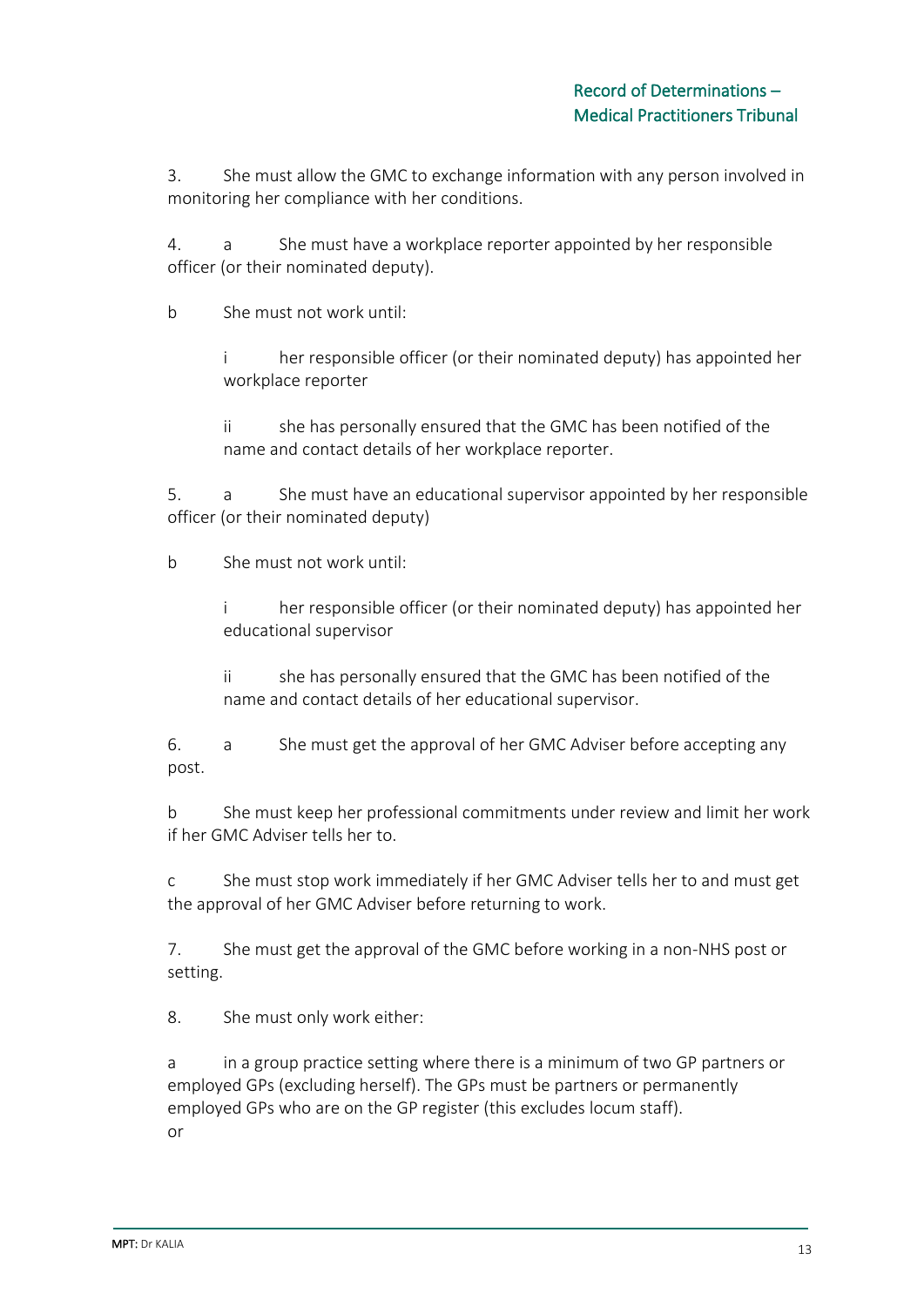b in a supported consultant led hospital setting with at least 2 consultants in the department.

9. She must have a phased return to work as directed by the GMC Advisor. Further increases in her hours of work must also be agreed by the GMC Advisor.

10. a She must be supervised in all of her posts by a clinical supervisor, as defined in the *Glossary for undertakings and conditions*. Her clinical supervisor must be appointed by her responsible officer (or their nominated deputy).

b She must not work until:

i her responsible officer (or their nominated deputy) has appointed her clinical supervisor and approved her supervision arrangements

ii she has personally ensured that the GMC has been notified of the name and contact details of her clinical supervisor and her supervision arrangements.

11. She must not undertake work through a locum agency or out of hours service.

12. She must personally ensure the following persons are notified of the conditions listed at 1 to 11:

a her responsible officer (or their nominated deputy)

b the responsible officer of the following organisations:

i her place(s) of work, and any prospective place of work (at the time of application)

ii all of her contracting bodies and any prospective contracting body (prior to entering a contract)

iii any organisation where she has, or has applied for, practising privileges and/or admitting rights (at the time of application)

iv if any of the organisations listed at (i to iv) does not have a responsible officer, she must notify the person with responsibility for overall clinical governance within that organisation. If she is unable to identify that person, she must contact the GMC for advice before working for that organisation.

c the responsible officer for the medical performers list on which she is included or seeking inclusion (at the time of application)